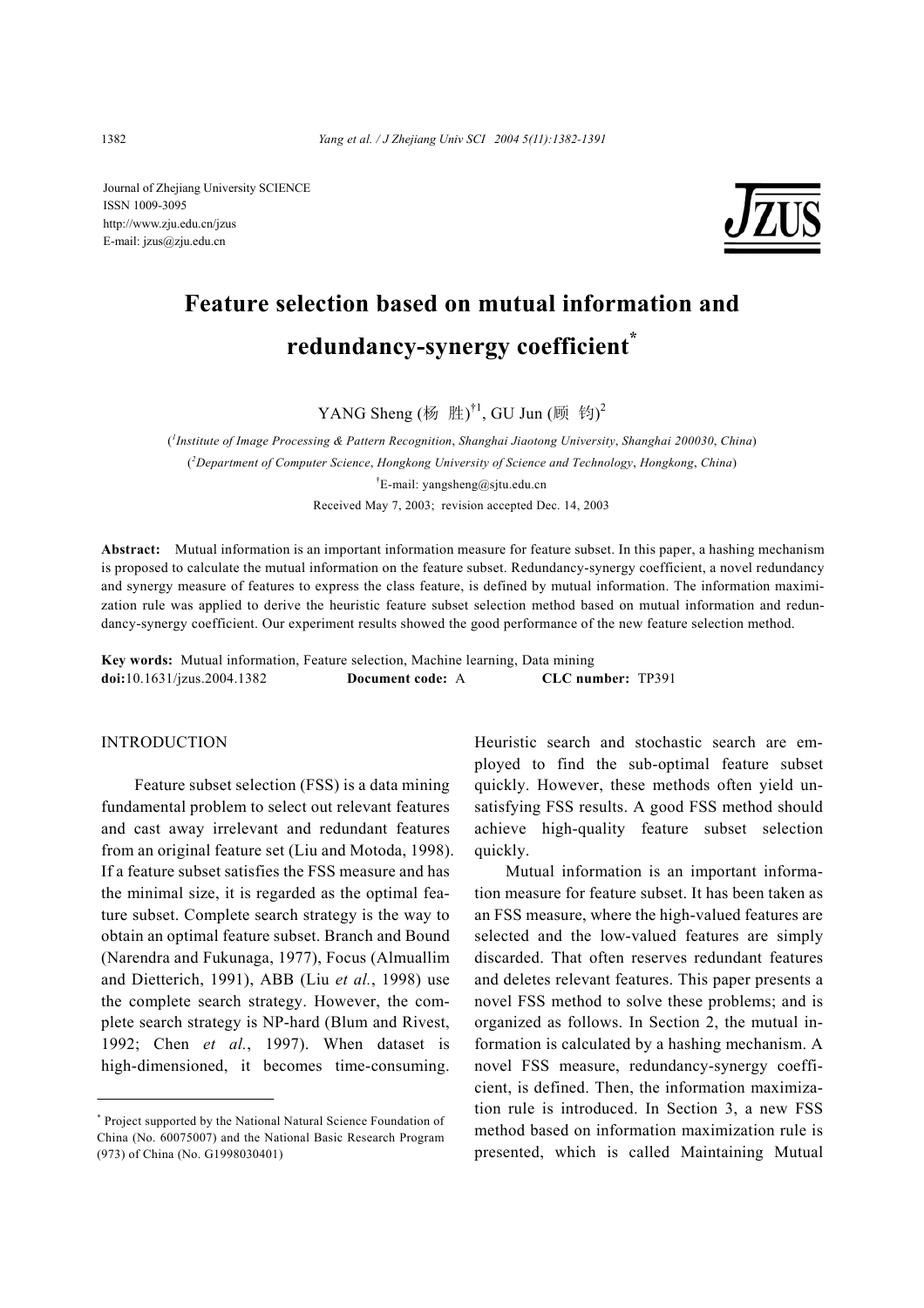Information and Minimizing Redundancy-Synergy Coefficient (MMIMRSC). The basic idea of MMIMRSC is introduced first, and then the naive version of MMIMRSC (Naive MMIMRSC) is given. After discussing the shortcoming of Naive MMIMRSC, the final and better version of MMIMRSC is presented. In Section 4, MMIMRSC is tested by thirteen benchmark UCI datasets. Section 5 gives conclusions.

#### THEORETICAL FRAMEWORK

#### **Basic definitions and theorems**

A sample set *S* can be denoted by  $\{(F,P)_i \mid$  $i=1,...,m$ , where *m* is the total number of instances, *F* is the original feature set of *S*,  $\{f_1, \ldots, f_p\}$ , and *P* is the class feature of *S*. The mutual information of *F* and *P* can be calculated by (Cover, 1991),

$$
I(F;P) = I(P) - E(P \mid F) \tag{1}
$$

where  $I(F;P)$  is the mutual information between  $F$ and *P*, *I*(*P*) is the entropy of the class feature *P*, and  $E(P|F)$  is the conditional entropy of the class feature *P*. They can be calculated by,

$$
I(P) = -\sum_{P} p(P) \log_2 p(P) \tag{2}
$$

$$
E(P | F) = -\sum_{F} \sum_{P} p(F, P) \log_2 p(P | F)
$$
 (3)

where  $p(\cdot)$  is the probability density function (*pdf*). However, the calculation of *E*(*P*|*F*) will be very hard when there are continuous features in *F*. It is difficult to obtain the *pdf*s of the continuous features. Moreover, since the feature set *F* consists of multiple features, the integration of those continuous *pdf*s is also very difficult. Thus, all continuous features are discretized first in this paper.

In a sample set *S* where all features are discrete, instances that match their features in the feature subset *A* ( $A \subset F$ ) constitute a subset of *S*, so *S* can be divided into different subsets. This process is called a partition. Assume that the class feature *P* partitions *S* into smaller subsets  $\{P_i|i=1,\ldots,u\}$ , and *u* is

the number of classes. The size of a subset  $P_i$  is  $p_i$ . The feature set *F* partitions *S* into smaller subsets  ${S_i | j=1,...,v}$ . The size of a subset *S<sub>i</sub>* is *s<sub>i</sub>*. The class feature  $P$  partitions  $S_i$  into smaller subsets  ${S_{ii}}|i=1,\ldots,u, j=1,\ldots,v$ . The size of the subset  $S_{ii}$  is  $s_{ij}$ . Now,  $I(P)$  and  $E(P|F)$  can be expressed in detail under the condition of dataset partition, by

$$
I(P) = -\sum_{i=1}^{u} \frac{p_i}{m} \log_2 \frac{p_i}{m}
$$
 (4)

$$
E(P \mid F) = -\sum_{j=1}^{v} \sum_{i=1}^{u} \frac{s_{ij}}{m} \log_2 \frac{s_{ij}}{s_j}
$$
 (5)

In calculating the mutual information of feature subset, the partition of sample set is essential. Normally, the Cartesian product of feature values is used for the partition, which needs to consider every possible feature value combination (a feature value combination forms a sample subset in partition). Therefore, much time and memory are needed to partition the sample set. The equation  $0lg0=0$  is stated in the definition of entropy (Cover, 1991). Thus, only those sample subsets that are produced by partitioning *S*, are needed to calculate the value of mutual information. Solving the above problem, hashing mechanism is proposed to partition the sample set (Liu and Setiono, 1996). The hashing function used in this paper is stated as in Eq.(6), where MOD is the function to obtain the remainder of *D* dividing  $\sum_{i=1}^{p} i^*$  $\sum_{i=1}$   $\sum_i$   $\sum_i$ *i vf*  $\sum_{i=1}^{n} i * v f_i$ , *vf<sub>i</sub>* is the value of feature  $f_i$   $(i=1,...,p)$  (feature value is denoted by integer), and *D* is the length of the hashing table.

$$
Hash(F)=\text{MOD}\left(\sum_{i=1}^p i^* \nu f_i, D\right) \tag{6}
$$

The hashing mechanism saves a lot of time and memory for partition, and it makes the size of any partition smaller than *m*. Assuming that an addition operation is a basic operation, the mutual information can be calculated with the approximate time complexity *O*(*m*).

**Monotonicity** If  $A \subset B \subseteq F$ , then  $I(A;P) \leq I(B;P)$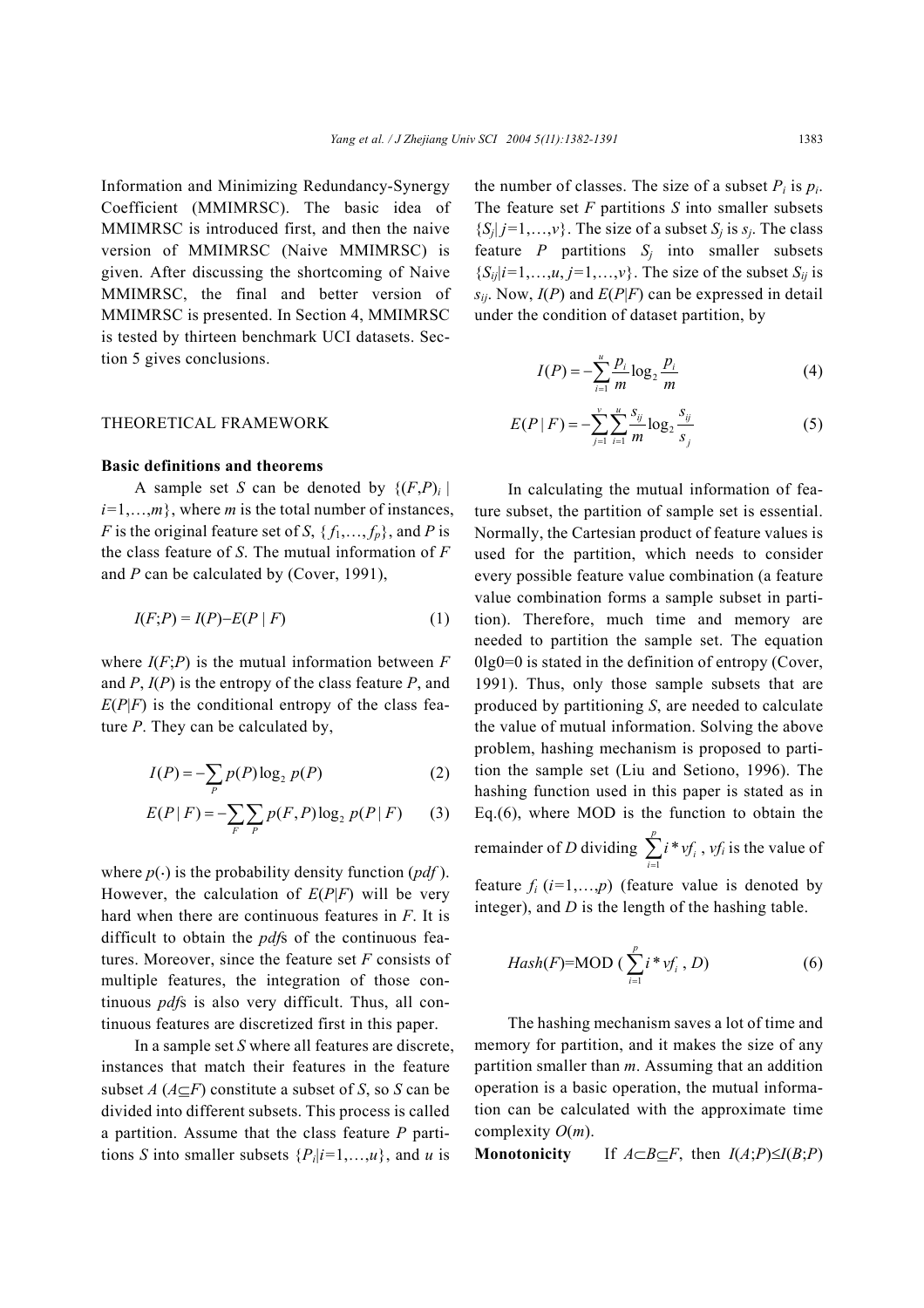(Cover, 1991).

**Definition 1** (equivalent feature set and equivalent feature subset)

*A*,*B*⊆*F*. If *I*(*A*;*P*)=*I*(*B*;*P*), then *A* is called an equivalent feature set of *B*, or *A* and *B* are equivalent. Additionally, if *A*⊆*B*, then *A* is called an equivalent feature subset of *B*.

**Definition 2** (reduced equivalent feature set and reduced equivalent feature subset)

*A*,*B*⊆*F*. If *A* and *B* are equivalent, and any feature subset of *A* except *A* is not the equivalent feature set of *B*, then *A* is called a reduced equivalent feature set of *B*. Additionally, if *A*⊆*B*, then *A* is called a reduced equivalent feature subset of *B*.

In terms of the above two definitions, all equivalent feature subsets of *F* partition *S* into the same sample subsets. They contain the same mutual information as *F*.

**Theorem 1**  $A, B \subseteq F$ . If *A* is an equivalent feature set (subset) of *B*, there is one reduced equivalent feature set (subset) of *B* contained by *A* at least. This theorem can be proved easily by Definition 1 and Definition 2.

**Theorem 2**  $A \subseteq B \subseteq F$ . If *A* is an equivalent feature subset of  $F$ , then  $B$  is an equivalent feature subset of *F*. This theorem can be proved easily by the monotonicity of mutual information and Definition 1.

**Theorem 3**  $A \subseteq B \subseteq F$ ,  $f \in A, B$ , and *A* is an equivalent feature subset of *B*. If *B*−{*f* } is not an equivalent feature subset of *B*, then  $A - \{f\}$  is not an equivalent feature subset of *A*.

**Proof** Since  $A \subseteq B$ ,  $A - \{f\} \subseteq B - \{f\}$ . By the monotonicity of mutual information, *I*(*A*−{*f* };*P*)≤ *I*(*B*−{*f* }; *P*), and *I*(*B*−{*f* }; *P*) $\lt$ *I*(*B*; *P*), so *I*(*A*−{*f* }; *P*) <*I*(*A*;*P*). Therefore, *A*−{*f*} is not an equivalent feature subset of *A*. Theorem 3 is proved.

In terms of Theorem 3, if *I*(*B*−{ *f* };*P*)<*I*(*B*;*P*), then *f* must be in all equivalent feature subsets of *B*.

## **Redundancy-synergy coefficient of feature subset**

Brenner defined redundancy-synergy index (Eq.(7)) taken as a measure of the synergistic ability and redundancy for a pair of neurons  $(f_1, f_2)$  conveying information about the stimulus *P*  (Brenner *et al.*, 2000).

$$
RS_{\text{pairs}}(f_1, f_2) = I(f_1, f_2; P) - [I(f_1; p) + I(f_2; P)] \tag{7}
$$

In the extreme case where  $f_1 = f_2$ , the two neurons provide the same information about the stimulus *P*, yielding  $RS_{pairs}(f_1, f_2)=I(f_1, f_2; P)-[I(f_1;$ *P*)+  $I(f_1; P)$ ]=−*I*(  $f_1$ ; *P*). That means one of the two neurons is completely redundant. On the other hand, a bigger *RS*pairs value shows a bigger synergistic interaction between  $f_1$  and  $f_2$ . Practically,  $f_1$  and  $f_2$ can be regarded as two random variables or features. An extended redundancy-synergy measure of *RS*pairs is defined by Definition 3. Unlike *RS*pairs defined by the difference of mutual information, redundancy-synergy coefficient is defined by the quotient of mutual information as follows:

**Definition 3** Redundancy-synergy coefficient of  $F(RSC(F))$  is determined by Eq.(8),

$$
RSC(F) = \frac{I(F;P)}{\sum_{i=1}^{p} I(f_i;P)}
$$
(8)

Redundancy-synergy coefficient describes the synergistic ability of features to contain the class feature information. It ranges from 0 to  $\infty$  (Yaglom and Yaglom, 1983). The smaller the redundancy-synergy coefficient, the weaker the synergistic capability. On the other hand, redundancy-synergy coefficient also describes the redundancy between the features. The more the redundancy between features is, the smaller the redundancy-synergy coefficient is.

**Theorem 4**  $f_1, f_2 \in A$ . If  $A - {f_1}$  and  $A - {f_2}$  are two equivalent feature subsets of *A*, and  $I(f_1; P) > I(f_2; P)$ , then  $RSC(A - \{f_1\}) > RSC(A - \{f_2\})$ . This theorem can be proved easily by Definition 1 and Definition 3.

**Theorem 5** If *A* is an equivalent feature subset of *B*, then  $RSC(A) \geq RSC(B)$ . This theorem can be proved easily by Definition 1 and Definition 3.

Redundancy-synergy coefficient of feature subset can be understood better by two cases. Given two features  $f_1$  and  $f_2$  ( $A = \{f_1, f_2\}$ ), we show the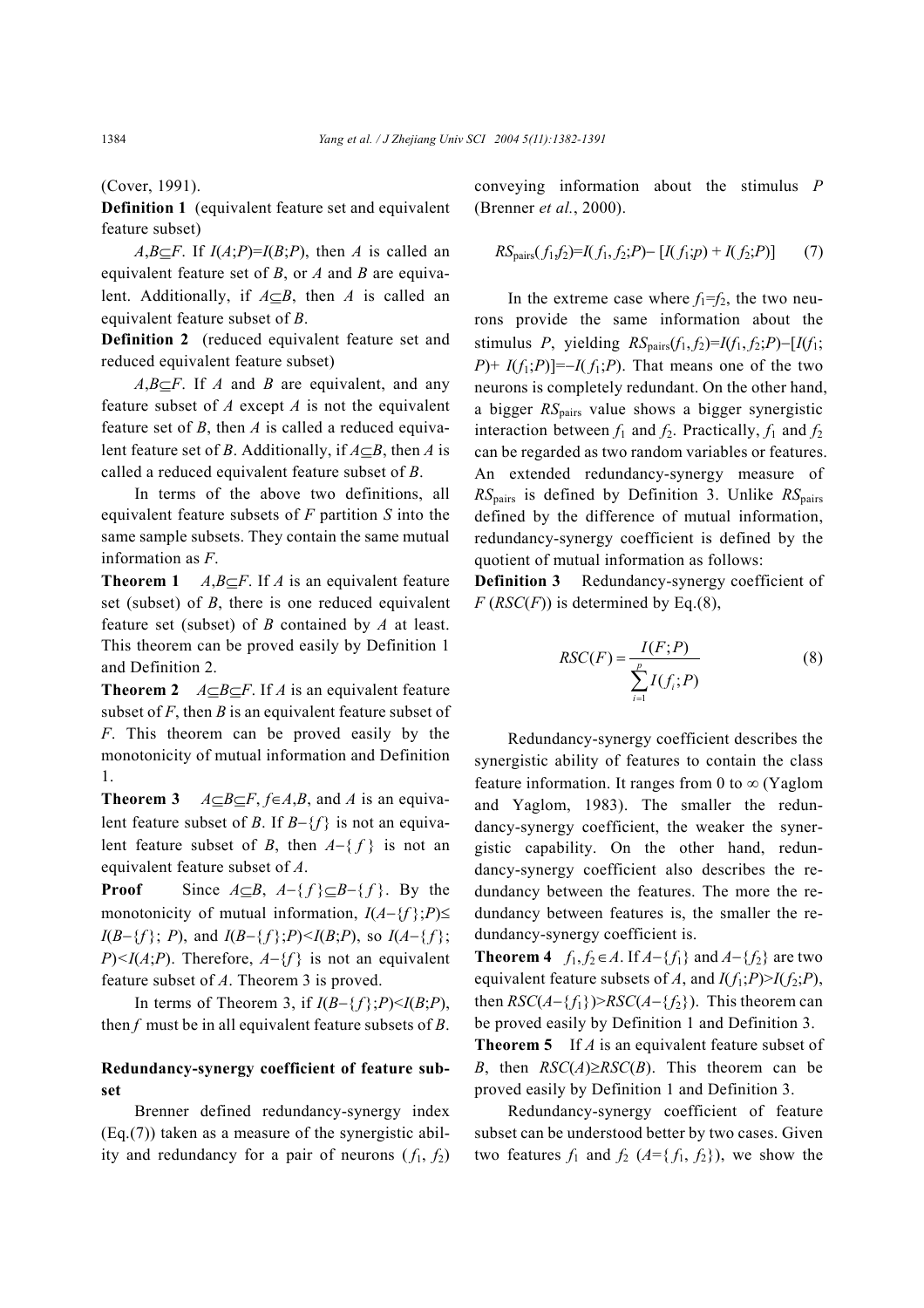factors of  $RSC(A)$  (Fig.1). The shadow in Fig.1 is the redundant information between  $f_1$  and  $f_2$ . A big shadow produces a small  $RSC(A)$ , since  $I(A;P)$  is small and  $I(f_1;P)+I(f_2;P)$  does not vary. Assume that *A* and *B* are two different equal-sized subsets of *F*, and  $I(A;P)=I(B;P)$ . The inequality,  $RSC(A)$ *RSC*(*B*), means there are more redundant class information in *B*. Therefore, more redundant features can be cast away from *B* without decreasing the mutual information.



**Fig.1 Factors of** *RSC***(***A***)**

#### **Information maximization rule**

Fano's inequality is expressed in Eq.(9) (Fano, 1961), where  $\hat{P}$  is the estimate of *P* after observing *F*, and  $P(P \neq \hat{P})$  is the probability of  $P \neq \hat{P}$  (i.e. probability of error). Fano's inequality determines the lower bound of the probability of error for a classifier, (*E*(*P*|*F*)−1)/log*u*. Of course, the classifier determines whether the lower bound can be reached. In terms of Fano's inequality, the lower bound of probability of error is minimized when the mutual information of feature subset is maximal. For a certain sample set *S*, any feature subset containing the maximal class information obtains the minimal lower bound of probability of error.

$$
P_e(P \neq \hat{P}) \ge \frac{E(P \mid F) - 1}{\log u} = \frac{I(P) - I(F; P) - 1}{\log u} \tag{9}
$$

**Theorem 6** For a sample set *S*, its original feature set *F* and the equivalent feature subsets of *F* obtain the minimal lower bound of probability of error. This theorem can be proved easily by Definition 1 and Fano's inequality.

#### FEATURE SUBSET SELECTION METHOD

According to Theorem 6, the minimal reduced equivalent feature subset of *F* obtains the minimal lower bound of probability of error, so it has the same classifiability as *F*. It is the object of FSS to find the minimal reduced equivalent feature subset of *F*. However, it is time-consuming to find the minimal reduced equivalent feature subset of *F* by a complete search, especially for high-dimensioned datasets. In this paper, a heuristic FSS method is presented, which aims to find a small reduced equivalent feature subset of *F*. This method is a process of maintaining the mutual information of *F*  (i.e., the mutual information of  $F$  is a bound for FSS) and minimizing redundancy-synergy coefficient, which is called Maintaining Mutual Information and Minimizing Redundancy-Synergy Coefficient (MMIMRSC).

The method starts from *F* as a root, finds a new root according to two rules from the child feature subsets of a current root (a child feature subset of the current root is produced by deleting a feature from the current root), and so forth, then stops if no new root is found. The two rules are: (1) the new root is the child equivalent feature subset of the current root; (2) the new root has the smaller redundancy-synergy coefficient than other child equivalent feature subsets of the current root. That is the basic idea of MMIMRSC.

There is often more than one child equivalent feature subset of a current root. Which child equivalent feature subset of the current root should be selected as the new root? Smaller redundancy-synergy coefficient means that more possible redundant features can be cast away without decreasing mutual information, so the child equivalent feature subset of the current root with minimal redundancy-synergy coefficient is selected as the new root. Obviously, the FSS result of MMIMRSC is a reduced equivalent feature subset of *F*.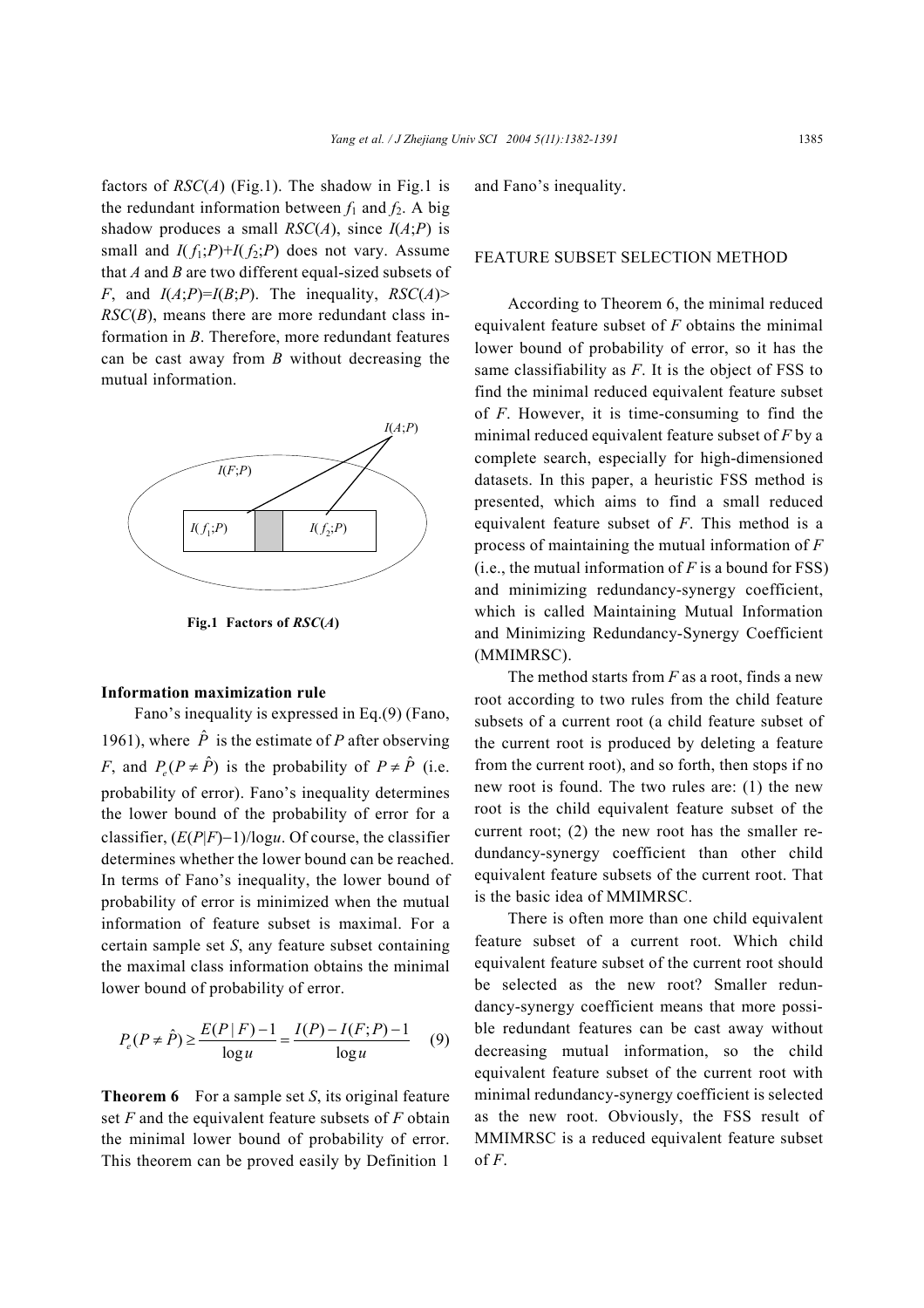# **Naive Maintaining Mutual Information and Minimizing Redundancy-Synergy Coefficient method**

The Naive MMIMRSC shown below is a straightforward and naive MMIMRSC method. For each root, all child equivalent feature subsets are found first through evaluating each child feature subset of the root, and then the child equivalent feature subset with minimal redundancy-synergy coefficient is taken as the new root.

Method: Naive MMIMRSC

Input: *S* − a sample set

*F* − the original feature set of *S*

*R* − an empty feature subset

*Q* − a set of feature subsets

Output: a small reduced equivalent feature subset of *F*

Step 1 Calculate *I*(*F*;*P*);

Step 2  $R \leftarrow F$ ;

Step 3 Find all child equivalent feature subsets of *R*, and put them into *Q*;

Step 4 If *Q* is empty, go to Step 7; else go to Step 5;

Step 5 Find the feature subset with the smallest redundancy-synergy coefficient from *Q* as *R*;

//find a new root

Step 6 Empty $(Q)$ ; Go to Step 3;

//make *Q* be empty, and loop from Step 3 Step 7 Return *R*;

The running time of FSS method is related to two factors: (1) the search space size (the number of evaluated feature subsets); (2) the time of evaluating a feature subset. Naive MMIMRSC runs a backward deleting search. Considering the original feature subset *F* is also evaluated, the number of evaluated feature subsets is smaller than  $0.5*p*(p+1)+1$ . Since the time complexity of evaluating a feature subset is *O*(*m*) approximately, the time complexity of Naive MMIMRSC is  $O(mp^2)$ approximately.

# **Maintaining Mutual Information and Minimizing Redundancy-Synergy Coefficient method**

Though Naive MMIMRSC is a heuristic

method, there are many redundant feature subsets evaluated. In one case, assume that *R* is a root and  $R-\{f_1\}$  is the new root found from *R*. If  $R-\{f_2\}$  is not an equivalent feature subset of *R* (i.e., *I*( $R - \{f_2\}$ ;*P*)<*I*( $R$ ;*P*)), then  $R - \{f_1\} - \{f_2\}$  is not an equivalent feature subset of *R* according to Theorem 3. That means  $R-\{f_1\}-\{f_2\}$  should not be evaluated any more after *R*−{ *f*2} is evaluated. However,  $R-\{f_1\}-\{f_2\}$  is still evaluated in Naive MMIMRSC.

In another case, in order to find the new root, Naive MMIMRSC needs to find all child equivalent feature subsets of *R*, which results in evaluating all child feature subsets of *R*. However, assume that the features in *R* are sorted ascendingly by their mutual information values. By visiting in order the feature in the sorted features, the first found child equivalent feature subset of *R* is the new root since it has the minimal redundancy-synergy coefficient according to Theorem 4. Therefore, the other child equivalent feature subsets of *R* need not be evaluated anymore.

In order to avoid the above two cases, two additional rules are proposed as follows: (1) for a root *R*, if  $I(R-\{f \mid f \in R\}; P) \leq I(R;P)$ , *f* is reserved in any evaluated feature subset in future; (2) sort features ascendingly by their mutual information values, which makes the first found child equivalent feature subset of *R* be the new root. The final version of MMIMRSC method is presented as follows. For simplicity, it is called MMIMRSC.

Method: MMIMRSC

Input:  $S - a$  sample set

*F* − the original feature set of *S*

*R* − an empty feature subset

Ascending\_Sequence − an ascending sequence of features by the mutual information values

Output: a small reduced equivalent feature subset of *F*

Step 1 Calculate each  $I(f_i; P)$ ;

Step 2 Ascending Sequence  $\leftarrow$  Sort(*I*(  $f_i$  ;*P*));

Step 3 Calculate *I*(*F*;*P*);

Step 4  $R \leftarrow F$ ;

Step 5 Get feature *f* from Ascending Sequence in order, if  $I(R-\{f\};P)=I(F;P)$   $R \leftarrow R-\{f\};$  //find a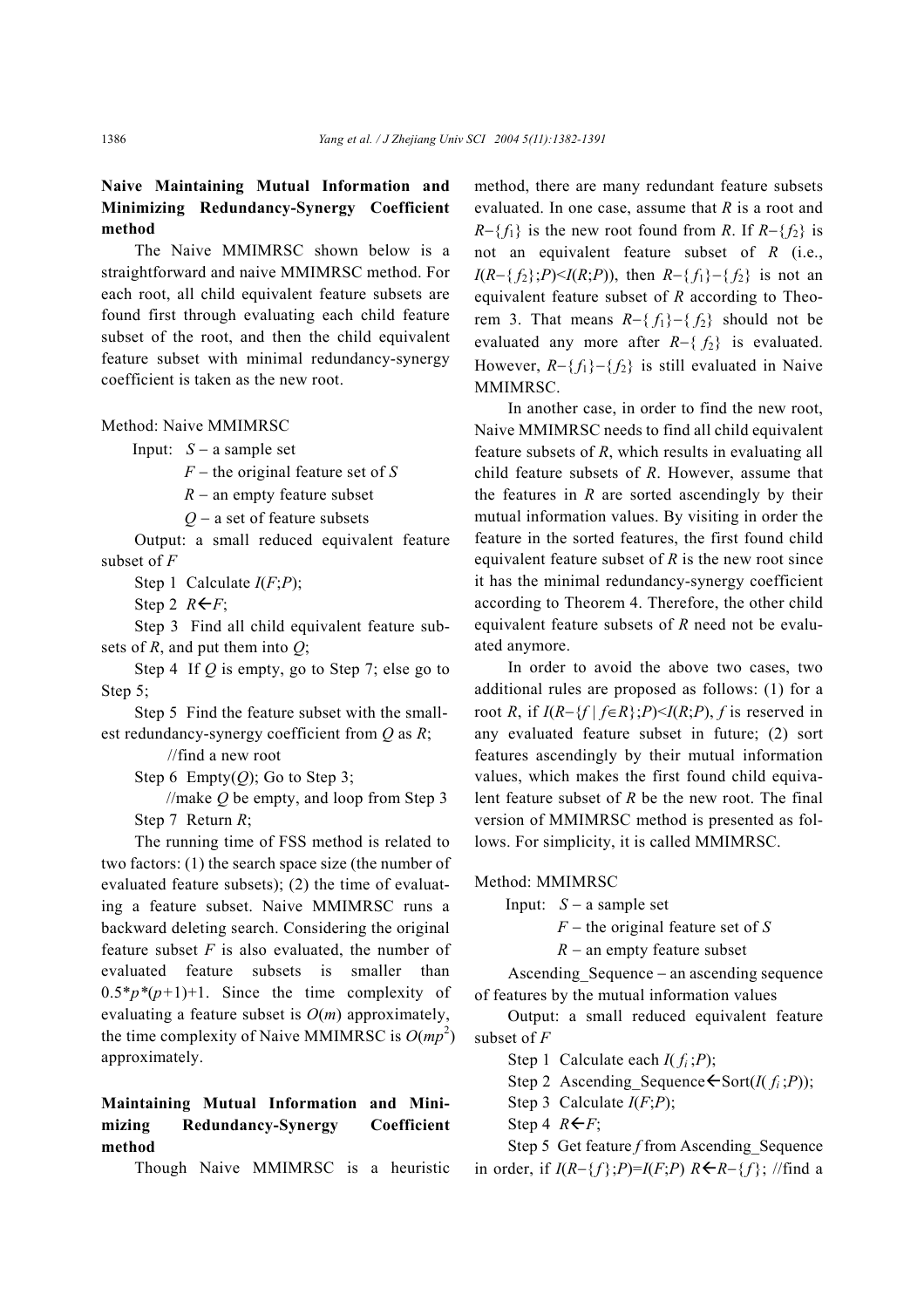new root, else *f* is reserved in *R*; Step 6 Return *R*;

The MMIMRSC method sorts features ascendingly by their mutual information values, starts first from the original feature subset  $F$  as a root, takes the first found child equivalent feature subset of the current root as a new root by visiting in order the features in Ascending\_Sequence, and so forth. This is stopped after each feature in Ascending\_Sequence is visited in order.

In MMIMRSC, when a feature  $\{f \mid f \in R\}$  in Ascending\_Sequence is visited, the feature subset *R*−{*f*} is evaluated. Two cases may be presented. In one case, if  $I(R-\{f\};P) \leq I(R;P)$ , the feature *f* is reserved in future evaluated feature subset according to Theorem 3. In the other case, if  $I(R-\{f\};P)=I(R;P), R-\{f\}$  is just the new root since it has the minimal redundancy-synergy coefficient according to Theorem 4. MMIMRSC begins to search for a new root from *R*−{ *f* }. In MMIMRSC, when the feature  $f$  in Ascending Sequence is visited, the features ahead of *f* in Ascending\_Sequence have been deleted or reserved. If *R*−{ *f* } is the new root found from *R*, MMIMRSC only needs to visit the rest of the features in Ascending\_Sequence to find the new root from *R*−{ *f* }. MMIMRSC satisfies the two rules for a new root and the two additional rules. Therefore, MMIMRSC finds the same roots as Naive MMIMRSC.

In MMIMRSC, each feature in Ascending Sequence is visited only once. Considering the original feature subsets *F* being evaluated, the number of evaluated feature subsets is  $p+1$ , so the



**Fig.2 FSS process of Naive MMIMRSC**

time complexity of MMIMRSC is *O*(*mp*) approximately. With the same FSS result, MMIMRSC is a simpler method than Naive MMIMRSC.

#### **An example**

For a better understanding of MMIMRSC, an example is given. Assume that  $F=\{f_1, f_2, f_3, f_4\}$ , *I*(  $f_1$ ; *P*)>*I*(  $f_2$ ; *P*)>*I*(  $f_3$ ; *P*)>*I*(  $f_4$ ; *P*), and {  $f_1$ ,  $f_3$ } is the only reduced equivalent feature subset of *F*. The FSS processes of Naive MMIMRSC and MMIMRSC are shown in Fig.2 and Fig.3 respectively, where boldface denotes equivalent feature subset of *F*, and broken arrowhead line denotes the order of evaluating feature subsets in MMIMRSC. Any equivalent feature subset of *F* contains  $f_1$  and  $f_3$ according to Theorem 1, and any feature subset containing  $f_1$  and  $f_3$  is an equivalent feature subset of *F* according to Theorem 2. Thus, the search process can be understood easily.

The number of evaluated feature subsets is  $4+3+2+1=10$  in Naive MMIMRSC, but  $4+1=5$  in MMIMRSC. However, the roots are the same in Naive MMIMRSC and MMIMRSC. MMIMRSC is indeed a fast and simplified version of Naive MMIMRSC.

### EXPERIMENTS

Our experiments will verify three objectives: (1) MMIMRSC can find a small equivalent feature subset of *F*; (2) MMIMRSC has a small search spa-



**Fig.3 FSS process of MMISMRSC**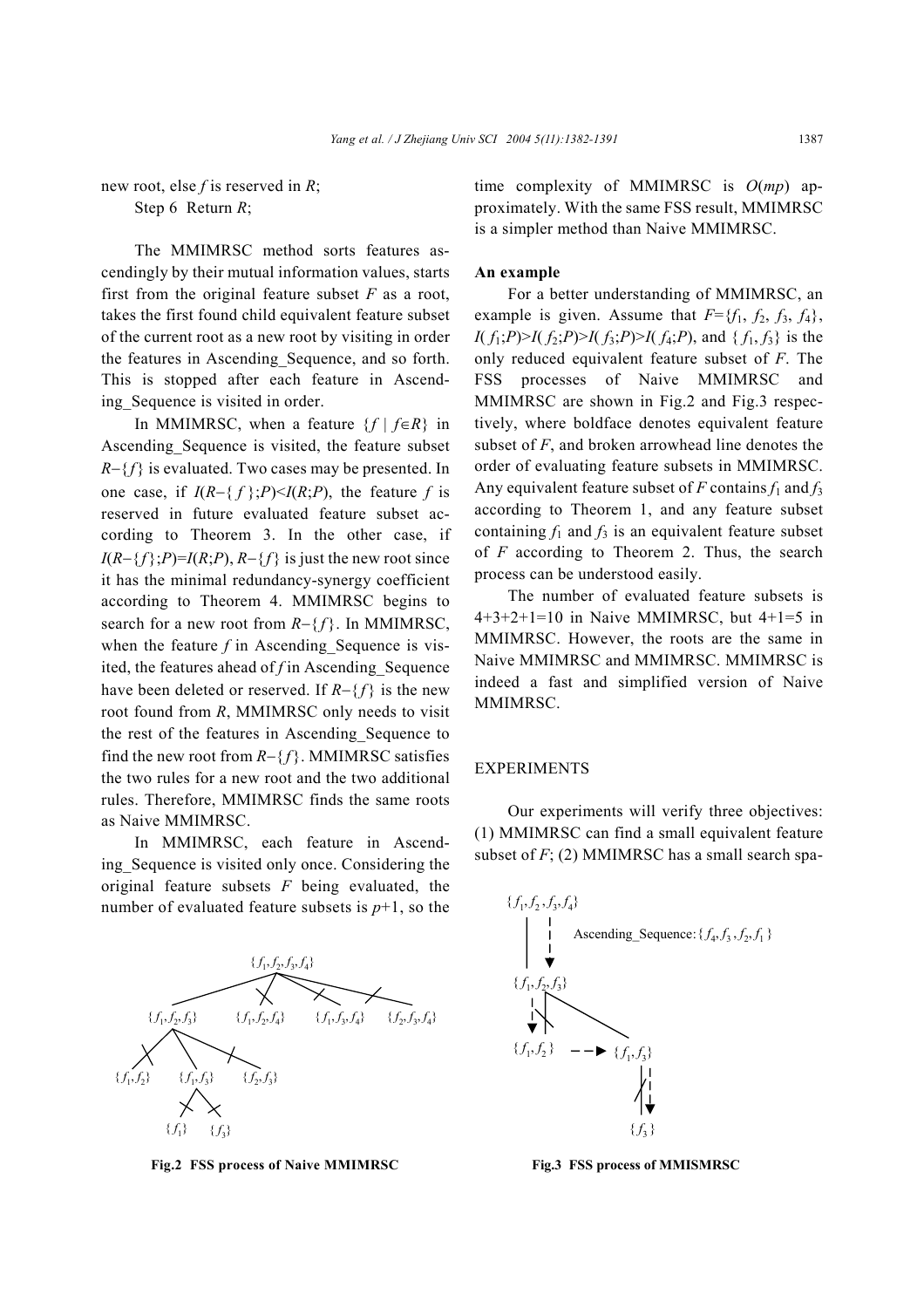ce and spends short running time; and (3) the feature subset selected by MMIMRSC can be fit for various machine learning methods.

#### **Experiment design**

In order to verify the three objectives, thirteen UCI datasets (www.ics.uci.edu/~mlearn/MLRepository.html) were employed in our experiments. The datasets were Corral, Monk1, Monk3, Parity5+5, Parity5+2, LED7, Vote, Lenses, Zoo, Solar, Mushroom, Sonar and Mfeat (Multiple Features Database). Parity5+2 is a modified version of Parity5+5 by replacing its 6th and 7th features with its 1st and 2nd features respectively. Obviously, there are redundant features in Parity5+2.

All continuous features were discretized by 10 equal width intervals. The thirteen datasets were divided into two groups: the Small Feature Set Datasets (SFSD, *p*≤20) and the Big Feature Set Datasets (BFSD, *p*>20). The first ten datasets belonged to SFSD, and the next three datasets belonged to BFSD. Two groups of experiments were designed for SFSD and BFSD respectively as follows.

**SFSD**: For the objective (1), MMIMRSC was employed to run FSS for above ten UCI datasets. For comparison, FOCUS and ABB were also employed to run FSS for above ten UCI datasets. For the objective (2), the numbers of evaluated feature subsets in MMIMRSC, FOCUS and ABB were recorded when they ran FSS for each dataset. The number of feature subsets in the whole search space  $(2<sup>p</sup>-1 \approx 2<sup>p</sup>)$  was given. Also, the running time of each method was tested indirectly. In order to avoid disturbance by the instability of the computer running in this experiment, we ran 100 times of an FSS continuously (called a continuum of the FSS). The continuum was run 10 times independently, and the mean running time of the FSS in each continuum (denoted by  $t_i$ ,  $i=1,...,10$ ) was calculated by 100 dividing the running time of the continuum. The running time of the FSS *t* was calculated by 10 dividing  $\sum_{n=1}^{\infty}$  $\sum_{i=1}^{l_i}$ *t*  $\sum_{i=1}^{n} t_i$ . For the objective (3), C4.5 and Na-

ive-Bayes were employed to evaluate the feature subsets selected by MMIMRSC. For comparison, the original feature sets were also evaluated by the above two machine learning methods.

**BFSD**: For the objective (1), MMIMRSC was employed to run FSS for the three UCI datasets. We did not obtain the FSS results by using complete search after many hours of FSS running. For comparison, LVF (Liu and Setiono, 1996) was employed to run FSS for BFSD, since the complete search method was time-consuming and even inapplicable. Unlike ABB running a complete search, LVF runs a stochastic search. In this paper, the parameters of LVF, maxTries and allowed inconsistency rate were fixed as  $p^2$  and 0 respectively. For the objective (2), the search space size and running time of MMIMRSC were recorded when MMIMRSC was running FSS for each dataset by the method mentioned previously. The running time and search space of LVF were ignored since they vary with different runnings. For the objective (3), C4.5 and Naive-Bayes were employed to evaluate the feature subsets selected by MMIMRSC and LVF. For comparison, the original feature sets were also evaluated by the above two machine learning methods.

The default parameters (-m2 -c25) of C4.5 were fixed as the parameters for C4.5 running. All the experiments were done on Dell PowerEdge2500 server (Pentium IV 1 GHz, 512 M memory) running Microsoft Windows 2000 Server Edition.

#### **Group I**

In this group of experiments, MMIMRSC was tested by SFSD. The FSS results are shown in Table 1. MMIMRSC had the same FSS solutions as FOCUS and ABB. That showed MMIMRSC almost found an optimal feature subset, though MMIMRSC was not a complete search method.

For Parity5+2, the FSS results of MMIMRSC, FOCUS and ABB were the same since  $f_1 = f_6$  and  $f_2 =$ *f*7. The found feature subsets of LED7 and Lenses were the same as their original feature sets respectively, which showed that each feature of them was relevant.

The search space sizes and running time of MMIMRSC, FOCUS and ABB are shown in Table 2. The search space sizes and running time of MM-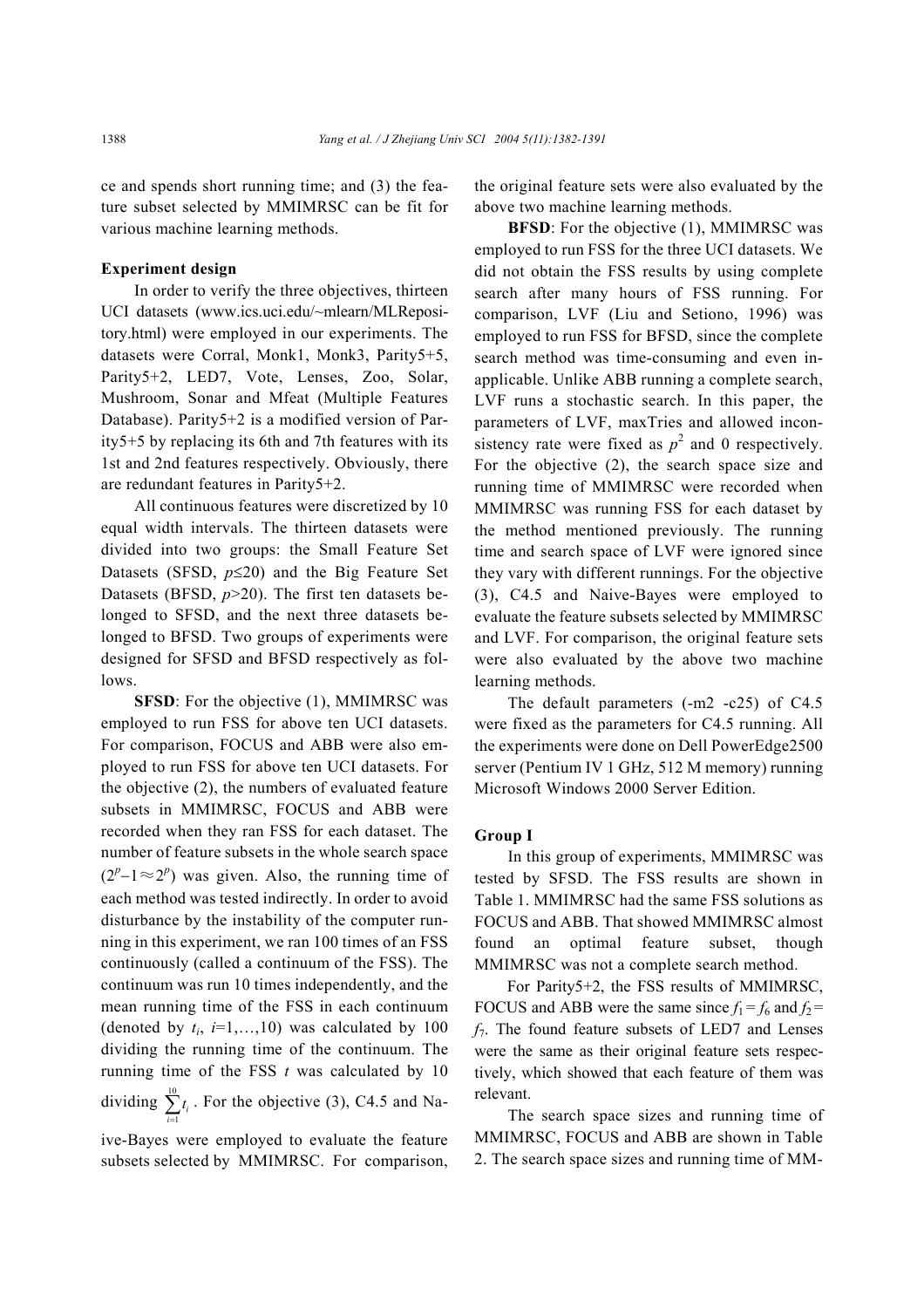IMRSC were much less than that of FOCUS and ABB. FOCUS, a sequential forward exhaustive search had a smaller search space for Zoo than ABB since the optimal feature subset of Zoo had a small size. For LED7 and Lenses, MMIMRSC and ABB had equal search space sizes and almost equal running time, since the search processes stopped after the original feature sets were visited. Notably, the bigger the whole search space is, the smaller the Ratio of MMIMRSC is.

10-fold cross validation of C4.5 method was employed as a machine learning method to test the feature subsets selected by MMIMRSC. The results of 10-fold cross validation of C4.5 method are shown in Table 3. Monk3 had the same tree sizes and error rates before and after FSS. Monk1, Parity5+5 and Vote had smaller tree sizes and error rates after FSS. Corral and Zoo had bigger tree sizes and smaller error rates after FSS. Parity5+2 and Solar had smaller tree sizes and bigger error rates after FSS. As in (Murphy and Pazzani, 1994), a smaller tree size did not always lead a smaller error rate. LED7 and Lenses had the same tree sizes and error rates respectively before and after FSS since all features were relevant.

The error rates of 10-fold cross validation of Naive-Bayes before and after FSS are shown in Table 4. Monk1, Monk3, Parity5+5, Parity5+2, Vote and Zoo had smaller error rates after FSS. Corral and Solar had bigger error rates after FSS. LED7 and Lenses had equal error rates.

#### **Group II**

In this group of experiments, MMIMRSC was te-

| Dataset    | m    | $\boldsymbol{p}$ | $\mathcal{U}$  |                | MMIMRSC                                       | <b>FOCUS</b>                                  | ABB                                           |
|------------|------|------------------|----------------|----------------|-----------------------------------------------|-----------------------------------------------|-----------------------------------------------|
| Corral     | 128  | 6                | 2              | 4              | ${f_1-f_4}$                                   | ${f_1-f_4}$                                   | ${f_1-f_4}$                                   |
| Monk1      | 432  | 6                | $\mathfrak{D}$ | -3             | $\{f_1, f_2, f_5\}$                           | $\{f_1, f_2, f_5\}$                           | $\{f_1, f_2, f_5\}$                           |
| Monk3      | 432  | 6                | 2              | 3              | $\{f_2, f_4, f_5\}$                           | $\{f_2, f_4, f_5\}$                           | $\{f_2, f_4, f_5\}$                           |
| Parity5+5  | 1024 | 10               | 2              | 5              | $\{f_2-f_4,f_6,f_8\}$                         | $\{f_2-f_4,f_6,f_8\}$                         | $\{f_2-f_4,f_6,f_8\}$                         |
| Parity 5+2 | 1024 | 10               | 2              | 5              | $\{f_3-f_7\}$                                 | ${f_1-f_5}$                                   | ${f_1-f_5}$                                   |
| LED7       | 3200 | 7                | 10             | 7              | $\{f_1-f_7\}$                                 | $\{f_1-f_7\}$                                 | $\{f_1-f_7\}$                                 |
| Vote       | 435  | 16               | 2              | 9              | $\{f_1-f_4,f_9,f_{11},f_{13},f_{15},f_{16}\}$ | $\{f_1-f_4,f_9,f_{11},f_{13},f_{15},f_{16}\}$ | $\{f_1-f_4,f_9,f_{11},f_{13},f_{15},f_{16}\}$ |
| Lenses     | 24   | $\overline{4}$   | 3              | $\overline{4}$ | $\{f_1-f_4\}$                                 | ${f_1-f_4}$                                   | $\{f_1-f_4\}$                                 |
| Zoo        | 101  | 16               | 7              | 5              | $\{f_3, f_4, f_6, f_8, f_{13}\}$              | $\{f_3, f_4, f_6, f_8, f_{13}\}$              | $\{f_3, f_4, f_6, f_8, f_{13}\}$              |
| Solar      | 323  | 12               | 6              | 10             | ${f_1-f_6,f_9-f_{12}}$                        | ${f_1-f_6,f_9-f_{12}}$                        | ${f_1-f_6,f_9-f_{12}}$                        |

**Table 1 FSS results for SFSD** 

**Table 2 Search space sizes and running time of FSS for SFSD** 

| Dataset   | #All           | <b>MMIMRSC</b> |       |            | <b>FOCUS</b> |       |              | ABB   |       |              |
|-----------|----------------|----------------|-------|------------|--------------|-------|--------------|-------|-------|--------------|
|           |                | #Ev            | Ratio | $t$ (ms)   | #Ev          | Ratio | $t$ (ms)     | #Ev   | Ratio | $t$ (ms)     |
| Corral    | 2 <sup>6</sup> | 7              | 0.109 | $2\pm 0$   | 42           | 0.656 | 6±0          | 12    | 0.188 | $3\pm 0$     |
| Monk1     | 2 <sup>6</sup> | 7              | 0.109 | $4\pm0$    | 24           | 0.374 | 10±0         | 20    | 0.313 | 19±0         |
| Monk3     | 2 <sup>6</sup> | 7              | 0.109 | $4\pm0$    | 35           | 0.547 | 15±0         | 20    | 0.313 | 19±0         |
| Parity5+5 | $2^{10}$       | 11             | 0.011 | 50±0       | 518          | 0.506 | $636 \pm 1$  | 112   | 0.109 | $406 \pm 2$  |
| Parity5+2 | $2^{10}$       | 11             | 0.011 | 49±0       | 386          | 0.377 | 419±0        | 228   | 0.223 | $650 \pm 2$  |
| LED7      | $2^7$          | 8              | 0.063 | $50\pm0$   | 127          | 0.992 | $492 \pm 1$  | 8     | 0.063 | $51\pm0$     |
| Vote      | $2^{16}$       | 17             | 0.000 | $42 \pm 1$ | 39967        | 0.610 | 48595±51     | 908   | 0.014 | $2697 \pm 4$ |
| Lenses    | 2 <sup>4</sup> | 5              | 0.313 | $1\pm 0$   | 15           | 0.938 | $1 \pm 1$    | 5     | 0.313 | $1\pm 0$     |
| Zoo       | $2^{16}$       | 17             | 0.000 | 5±0        | 4951         | 0.076 | $884 \pm 13$ | 25344 | 0.387 | 132456±377   |
| Solar     | $2^{12}$       | 13             | 0.003 | 10±0       | 4031         | 0.984 | $2823 \pm 1$ | 24    | 0.006 | $32\pm0$     |

#All is the whole search space size, #Ev is the number of feature subsets evaluated, Ratio is #Ev divided by #All, and *t* is denoted by mean±standard deviation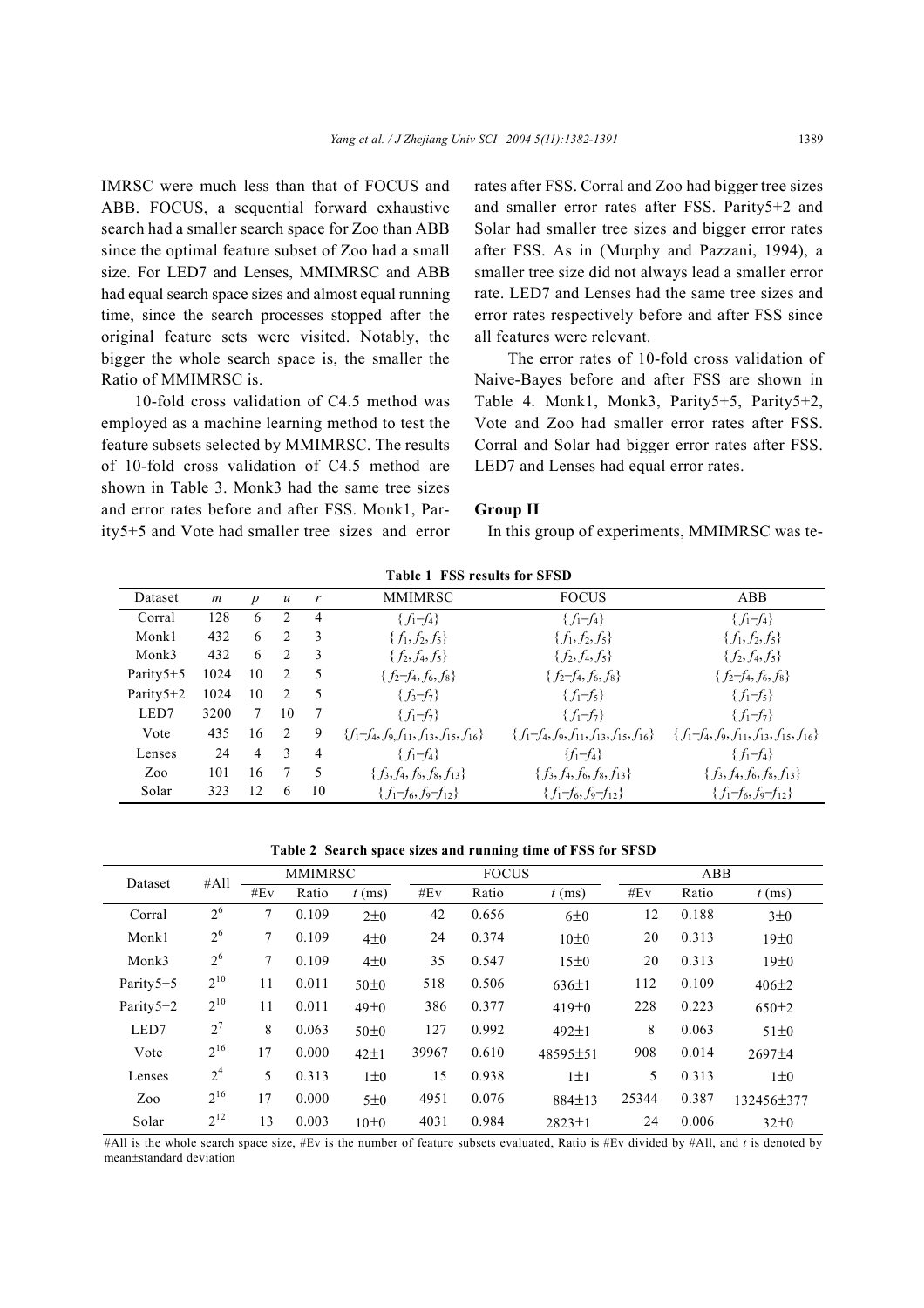|                | <b>Before</b>     |                  | After            |                  |  |  |
|----------------|-------------------|------------------|------------------|------------------|--|--|
| <b>Dataset</b> | Tree size         | Err rate $(\% )$ | Tree size        | Err rate $(\% )$ |  |  |
| Corral         | $12.56 \pm 1.33$  | $0.86 \pm 2.57$  | $13.00 \pm 0.00$ | $0.00 \pm 0.00$  |  |  |
| Monk1          | $41.44\pm0.88$    | $2.33\pm5.46$    | $41.00 \pm 0.00$ | $0.00 \pm 0.00$  |  |  |
| Monk3          | $19.00 \pm 0.00$  | $0.00 \pm 0.00$  | $19.00 \pm 0.00$ | $0.00 \pm 0.00$  |  |  |
| Parity5+5      | $67.67 \pm 10.05$ | $7.19\pm3.87$    | $61.60 \pm 8.38$ | $4.49\pm 6.87$   |  |  |
| Parity5+2      | $63.00 \pm 0.00$  | $0.00 \pm 0.00$  | $62.40 \pm 1.90$ | $0.98 \pm 3.10$  |  |  |
| LED7           | $73.20 \pm 3.82$  | $26.66\pm1.50$   | $73.20 \pm 3.82$ | $26.66 \pm 1.50$ |  |  |
| Vote           | $15.70\pm4.99$    | $5.32\pm4.26$    | $15.40 \pm 5.44$ | $4.89\pm3.44$    |  |  |
| Lenses         | $6.50 \pm 1.08$   | $16.66\pm32.39$  | $6.50 \pm 1.08$  | $16.66\pm32.39$  |  |  |
| Zoo            | $18.60 \pm 3.50$  | $8.00\pm6.32$    | $19.40 \pm 2.45$ | $6.32\pm6.84$    |  |  |
| Solar          | $34.10\pm4.04$    | $28.84\pm4.30$   | $32.50 \pm 2.36$ | $30.06 \pm 5.96$ |  |  |

**Table 3 Results of 10-fold cross validation of C4.5 for SFSD** 

'Before' denotes C4.5 running before FSS, and 'After' denotes C4.5 running after FSS. All results are denoted by mean±standard deviation

**Table 4 Error rates of 10-fold cross validation of Naive-Bayes for SFSD**

| Before $(\% )$    | After $(\% )$    |
|-------------------|------------------|
| $10.96 \pm 9.33$  | $12.50\pm 6.52$  |
| $25.00\pm4.72$    | $24.49 \pm 5.17$ |
| $2.78 \pm 2.63$   | $2.37 \pm 1.82$  |
| $63.25 \pm 4.55$  | $63.14\pm4.57$   |
| $60.36\pm3.61$    | 57.49 ± 7.23     |
| $26.50 \pm 1.87$  | $26.50 \pm 1.87$ |
| $967+602$         | $6.70\pm3.15$    |
| $34.99 \pm 41.90$ | 34.99 ± 41.90    |
| $9.00 \pm 11.01$  | $4.82\pm 6.65$   |
| $3128+495$        | $33.75 \pm 8.70$ |
|                   |                  |

'Before' denotes Naive-Bayes running before FSS, and 'After' denotes Naive-Bayes running after FSS. All results are denoted by mean±standard deviation

sted BFSD. The FSS results, search space sizes and running time of FSS are shown in Table 5. Table 5 shows that MMIMRSC found the equivalent feature subset of *F* with a quite small size. LVF found much bigger feature subsets than MMIMRSC. Especially, there were still 279 features in the FSS result for Mfeat dataset. In this case, LVF almost did not complete a role of dimension reduction. The search space sizes and running time of MMIMRSC were also quite small. The search space sizes and running time of LVF were ignored since it was a stochastic search method.

The results of 10-fold cross validation of C4.5 are shown in Table 6. For Mushroom, the error rate after MMIMRSC running was the same as that of *F*. For Sonar, the tree size (from 55 to 30) and error rate (from 33.14% to 28.83%) were both decreased largely after MMIMRSC running. For Mfeat, the tree size (from 495 to 391) was decreased largely. Table 6 shows that C4.5 had smaller error rates after MMIMRSC running than after LVF running.

The error rates of 10-fold cross validation of Naive-Bayes are given in Table 7. Table 7 shows that all the error rates were decreased after MMIMRSC running. Especially for Mfeat, the error rate was decreased from 52.60% to 9.10% after MMIMRSC running, but the error rate was still 48.40% after LVF running. That means the MMIMRSC upgraded obviously the learning result of Naive-Bayes.

#### **CONCLUSION**

A hashing mechanism was used in this paper to calculate mutual information of feature subset. By mutual information, redundancy-synergy coefficient was defined as a measure of synergistic ability and redundancy of features. MMIMRSC was presented in terms of the information maximization rule.

Thirteen benchmark datasets were employed